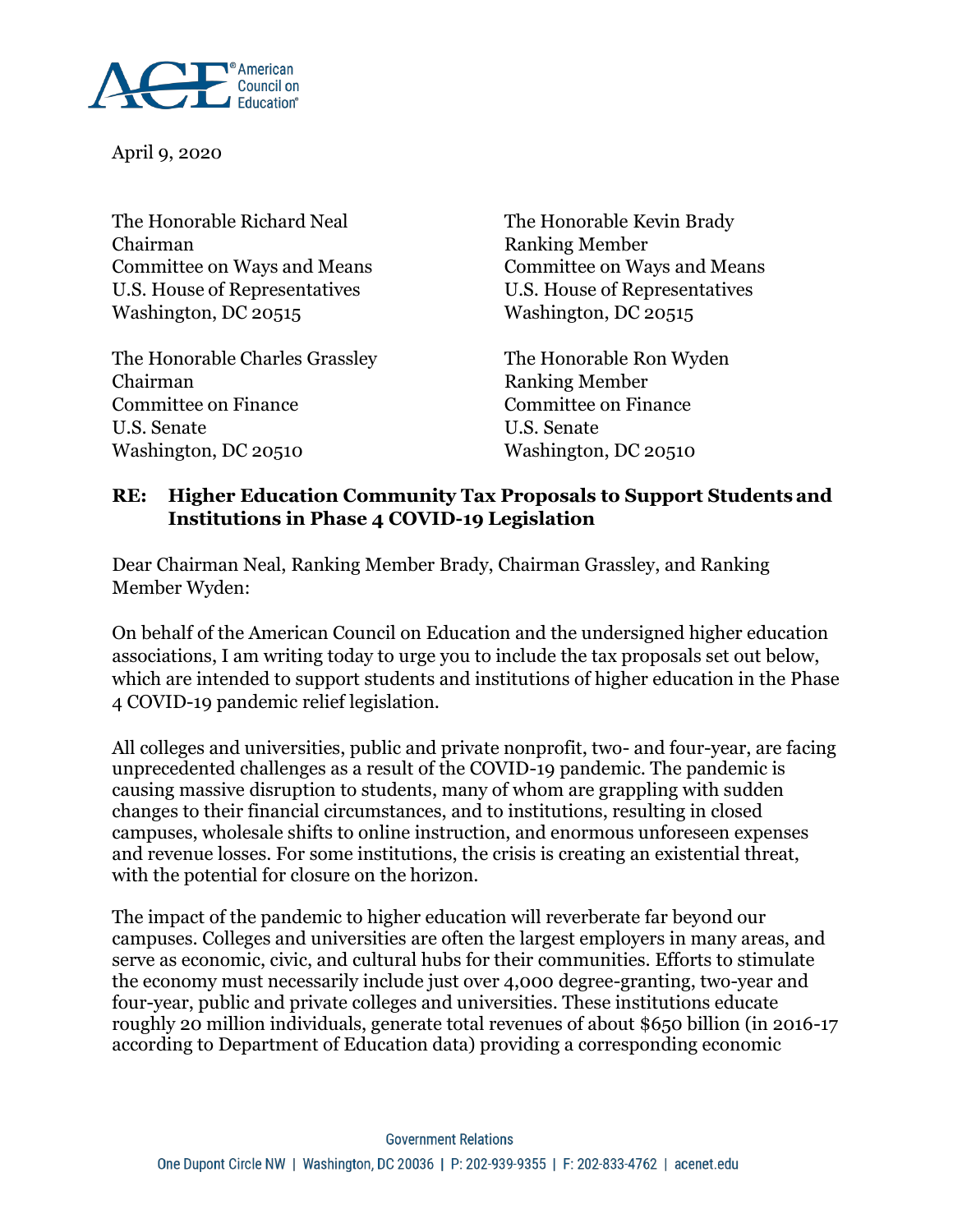impact in their communities, and employ nearly 4 million Americans across campuses in every state and congressional district.

#### **Fixes of Provisions in Families First Coronavirus Response Act and Coronavirus Aid, Relief, and Economic Security Act (CARES Act):**

**Paid Sick and FMLA Leave:**

The recently enacted "Families First Coronavirus Response Act" creates two forms of paid leave for workers impacted by the outbreak: 1) paid emergency Family and Medical Leave Act (FMLA) leave; and 2) paid sick leave. To help employers pay for these leave provisions, the Act created a refundable tax credit, which public institutions are not eligible to receive. Individual public institutions employ thousands of individuals across their campuses so this unfunded mandate will undoubtedly be an enormous expense likely to run into the millions of dollars. For example, the Illinois public four year universities, with more than 48,000 employees, estimated that the cost to comply with the leave mandate would be approximately \$195 million. The University of Wisconsin-Madison, with about 24,000 employees, could be facing an estimated range of \$34-\$65 million in costs for the leave mandate.

- **The paid sick and FMLA tax credit should be expanded to make public institutions eligible, and also potentially make large private nonprofit institutions eligible for the tax credit if they provide such paid leave.**
- **Employee Retention Tax Credit:**

The CARES Act creates a refundable payroll tax credit of up to 50% of \$10,000 in the wages paid to each employee by employers during the COVID-19 crisis. Employers whose operations were "fully or partially" suspended due to government orders related to COVID-19 are eligible for the credit. Private nonprofits are eligible for this credit but not public institutions.

 **The Employee Retention tax credit should be expanded to make public institutions eligible.**

# **Suspend Taxability of Scholarship/Grant Aid:**

Since 1986, scholarships and/or grant aid used on non-tuition expenses like room and board have been taxed as a form of unearned income. Temporarily suspending the taxability of scholarship and/or grant aid would permit low- and middle-income students to retain more of this aid, which they rely on to pay for their college education. Suspending taxability of scholarship/grant aid is also important to shield the emergency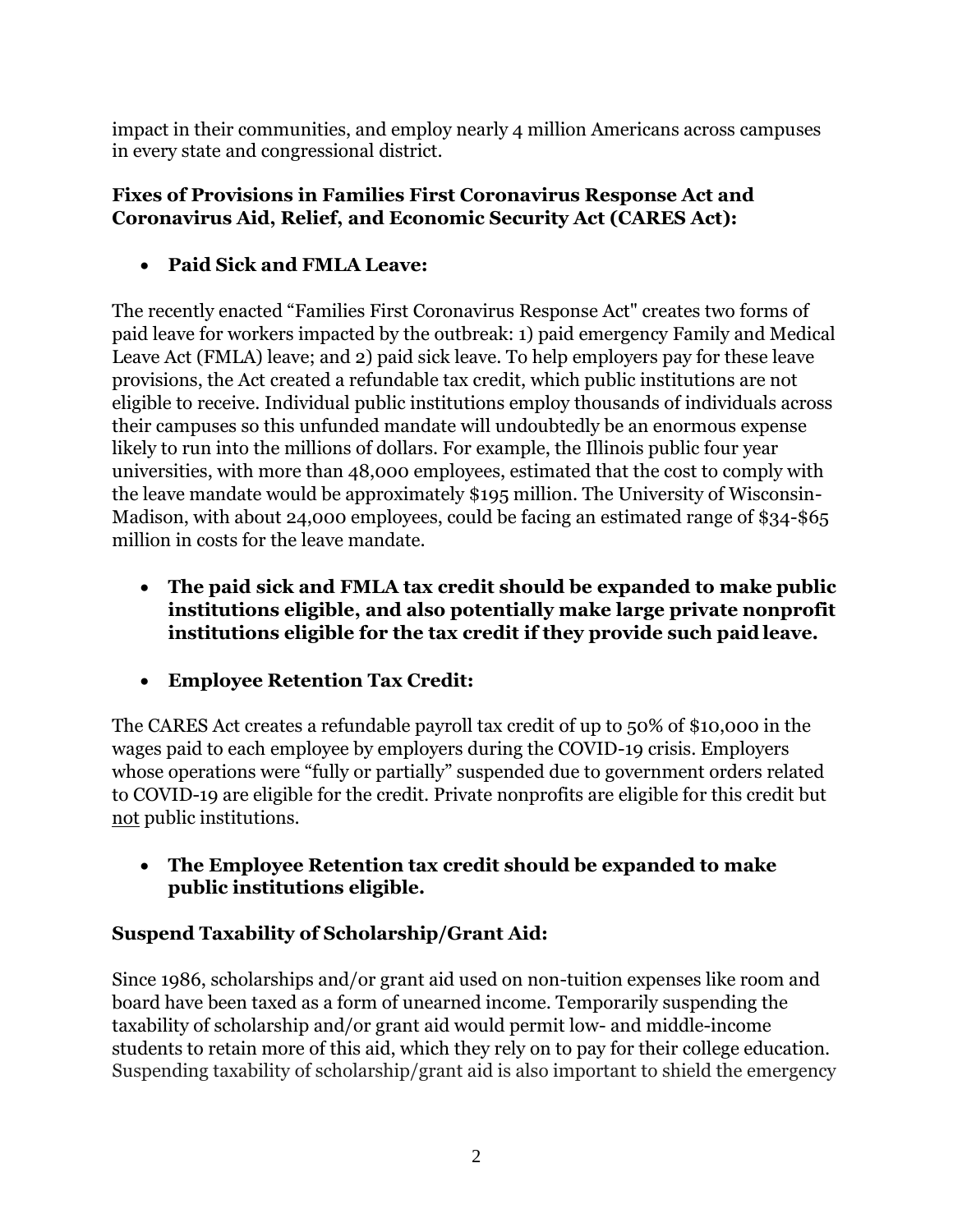grant aid to students provided in the CARES Act from being taxable. Congress allocated this emergency student aid to help cover essential expenses like housing, food, childcare, and technology due to the COVID-19 pandemic. To later subject the students to an unexpected tax bill negates not only the benefit of the funds, but also the very intent of Congress to help the most vulnerable students in authorizing this aid.

## **Temporarily Enhance Institutional Debt Service for Pandemic Response:**

# **Advance Refund Tax-Exempt Bonds:**

Temporarily reinstitute the ability to advance refund tax-exempt bonds, which were eliminated in the Tax Cuts and Jobs Act (TCJA). This would permit colleges and universities to take advantage of lower interest rates to reduce their debt service costs. While this would potentially help all institutions, it may be particularly helpful to teaching hospitals.

### **Expand Debt Issuance:**

The COVID-19 pandemic is harming public and private nonprofit institutions in profound ways, which bond financing could help address in two critical respects: 1) many of the enormous expenses and revenue losses being incurred now by institutions are operating in nature and not currently eligible for any tax-exempt financing. It would be extremely helpful for colleges and universities to access debt bond financing to partially recover the operating costs of the pandemic. This would help higher education institutions more quickly supplement lost revenue, absorb sizeable new COVID-19 related expenses, and amortize the costs over the long-term; 2) it would also help support institutions to provide additional debt bond financing instruments for capital infrastructure expenses, the kinds of projects that would inevitably generate and sustain construction jobs for campus capital projects.

 **Create a temporary Pandemic Response Bond program that would allow both public and private nonprofit institutions to issue bond debt for COVID-19 costs (incremental costs and lost revenue) andfor capital projects.**

### **Temporarily Enhance Current Higher Education Tax Credits:**

The COVID-19 pandemic has profoundly and adversely affected traditional and nontraditional students, particularly those coming from low- and middleincome backgrounds. Just as Congress provided supplemental student grants in the CARES Act, the American Opportunity Tax Credit (AOTC), and Lifetime Learning Credit (LLC) should be changed temporarily to provide greater support for these students,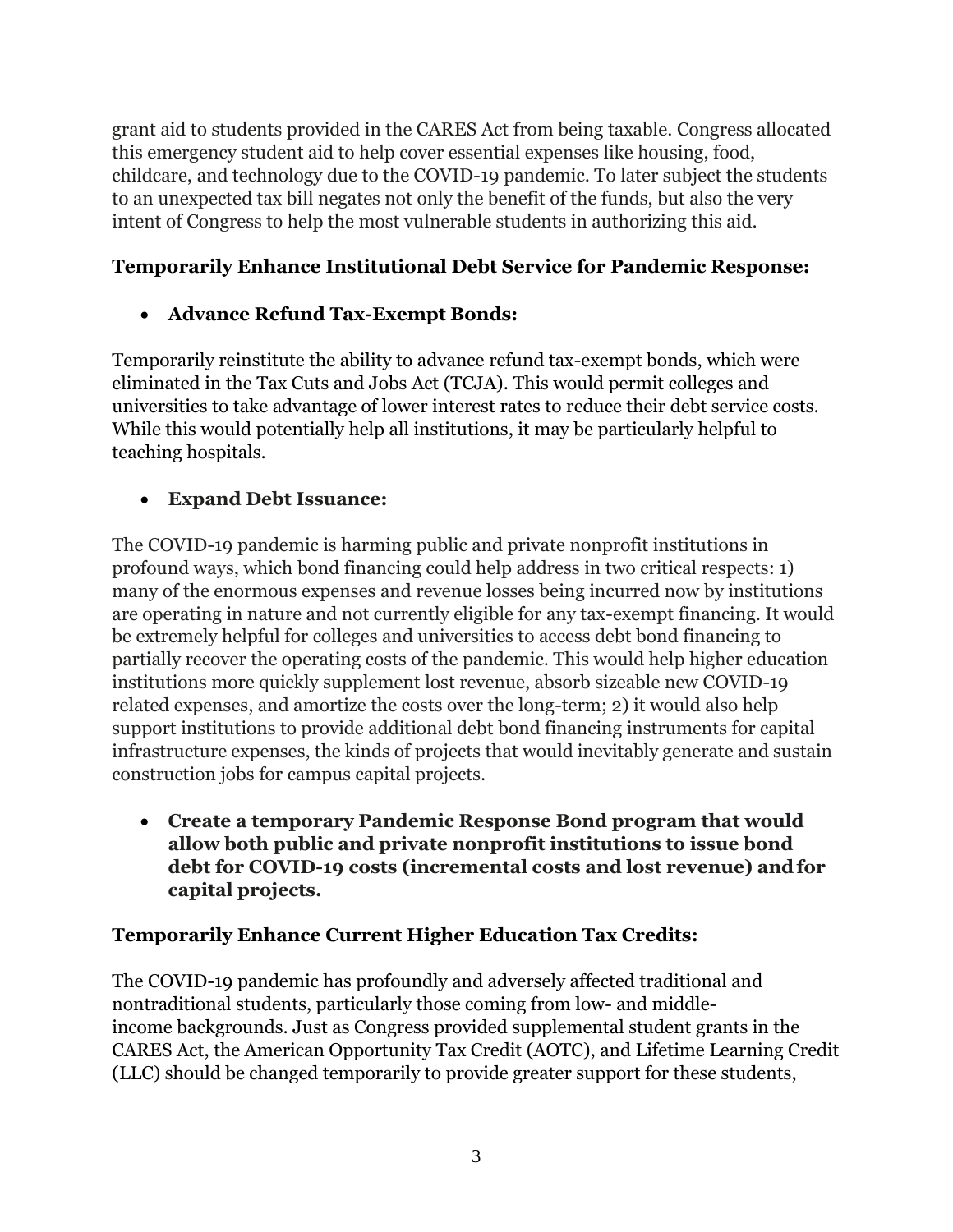many of whom have already lost their jobs or are facing other economic challenges. The AOTC is focused on undergraduate students, while an expanded LLC will be particularly useful to students enrolling in courses to upgrade their skills and better integrate into the changed economy.

- **American Opportunity Tax Credit (AOTC)**  possible options:
	- o Increase credit per year from \$2,500 to \$3,000;
	- o Increase refundability from 40% to 60%.

### **Lifetime Learning Credit (LLC):**

o Modify credit to cover 100% of the first \$2,000 of the AOTC eligible expenses; Currently, LLC covers 20 percent of up to \$10,000 ofannual eligible expenses (maximum credit of \$2,000).

### **Suspend private nonprofit institutional Investment Income Excise tax (Endowment tax):**

Private college and university endowments permanently hold charitable gifts from private donors to support a range of purposes, such as student financial aid, teaching, and research. One of the many challenges from the crisis will be the longer-term fallout from the significant losses in the markets. This will not only hurt schools that rely significantly on endowment revenues for operations, but also drive up student and family need and affect both short- and long-term philanthropy. While repeal of this perverse and damaging provision remains our clear goal, the coronavirus bills are emergency in nature and developed around the principle that assistance should be temporary. In line with these goals, we urge a suspension of the tax as well as extending the suggested changes on carryforward and carryback of losses to include those affected by the tax.

We strongly urge Congress to include these tax proposals to support students and institutions in the so-called Phase 4 COVID-19 response legislation.

Sincerely,

Ted Mitchell President

On behalf of: